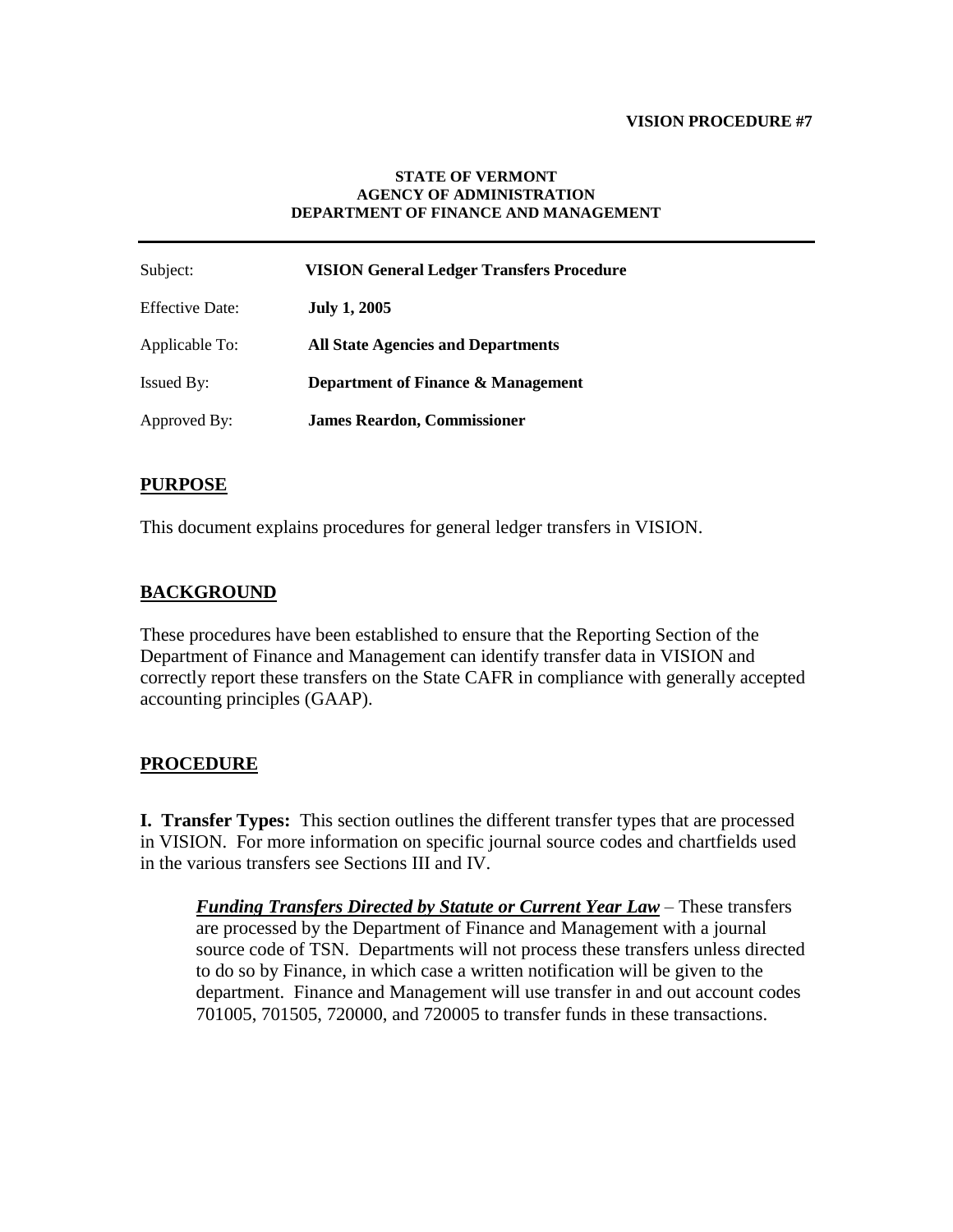*Inter-Unit Grant Transfers* – One business unit (sending) furnishes funds to another business unit (receiving) with no expectation of reimbursement or services provided, except as required by the terms of a grant agreement if applicable.

These transfers should be budgeted by the sending department as a grant expenditure and should be budgeted by the receiving department as a funding source in fund 21500. These transfers are processed with a journal source code of TSF. The sending department will debit the proper grant expenditure account code (account codes in the 550--- series for all departments and the 6----- series for AHS only) under the proper fund and deptid and credit cash account 100105 under the proper fund and deptid. The receiving department will debit cash account 100105 under fund 21500 and the proper deptid and credit revenue account 495000 under fund 21500 and the proper deptid.

**Note:** If the Inter-Unit Grant transfer has not been budgeted, the receiving department must still receive the transfer into fund 21500 and then process an excess receipt request to receive spending authority in this fund.

**Note:** The VT Housing and Conservation Board; business unit 09150, is a component unit and is not considered a state department. Transfers received from this business unit should reflect the appropriate fund and revenue account and not fund 21500 and account 495000.

*Inter-Unit Reimbursement Transfers Non-Budgeted* – One business unit (sending) reimburses another business unit (receiving) for costs incurred by paying a bill on their behalf. (Also known as a refund of expenditure.)

These transfers are processed with a journal source code of TSF. The sending business unit debits the proper expense account and credits cash account 100105. The receiving business unit debits cash account 100105 and credits the expense account, fund, deptid and any other chartfields used on the original transaction processed to pay the bill.

**Note:** In the description of the journal, the receiving business unit must identify the A/P business unit and voucherID or journalID on which the original bill was paid.

**Note:** Please refer to VISION Procedure #6: Prior Year Refund of Expenditure Procedure for information on how to process prior year refund of expenditures.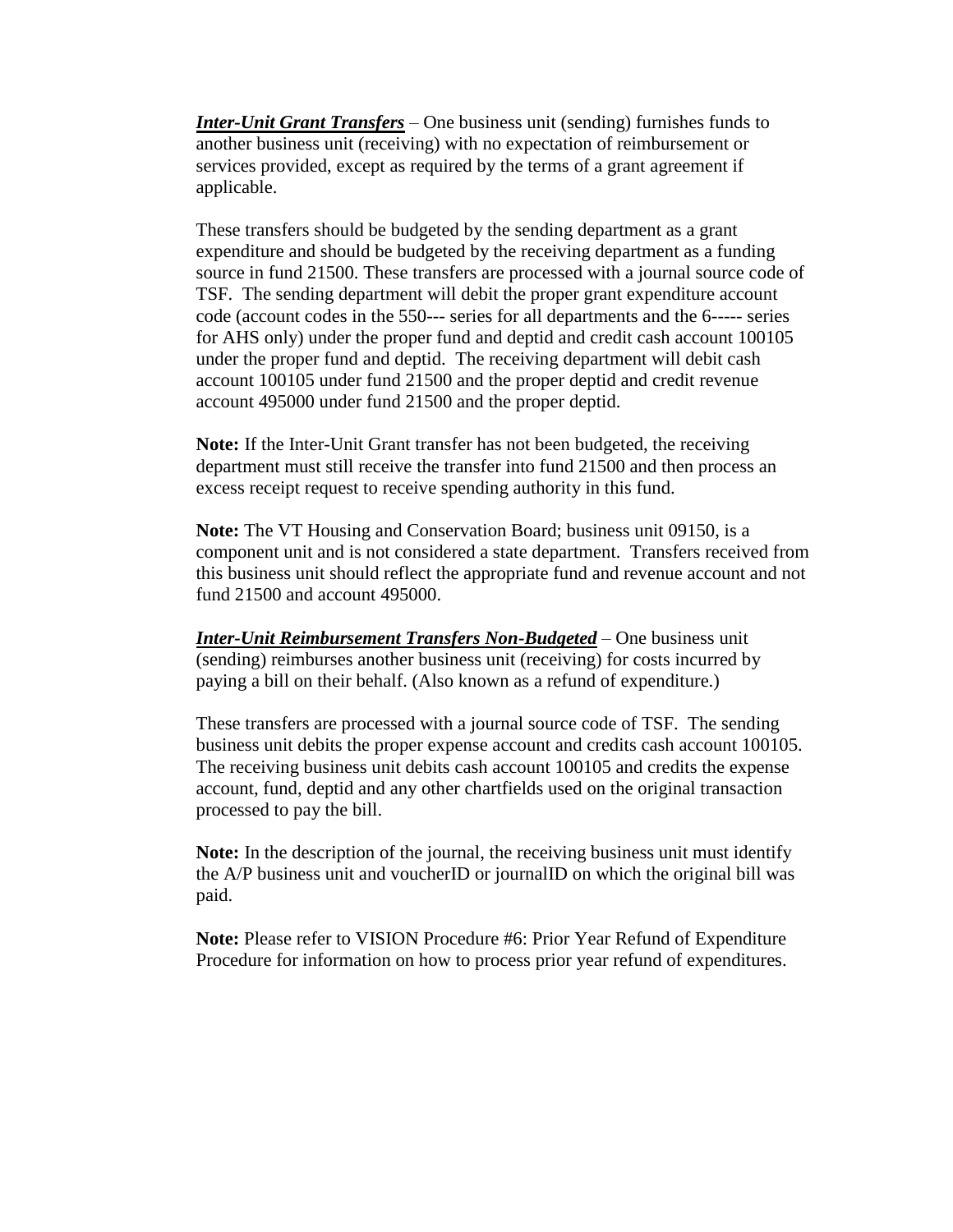*Inter-Unit Reimbursement Transfers Budgeted* – One business unit (sending) furnishes funds to another business unit (receiving) with the expectation of receiving some service in return. The business unit providing the service is not in the business of providing this service for sale to other state departments.

The department providing the funds includes the reimbursement as an expenditure in their budget. The business unit providing the service budgets the reimbursement as a funding source under fund 21500. The transfer is processed with a journal source code of TSF. The sending business unit debits the proper expenditure account, fund and deptid for the service provided and credits cash account 100105. The receiving business unit debits cash account 100105 under fund 21500, and the proper deptid and credits revenue account 490000 under fund 21500 and the proper deptid.

**Note:** The VT Housing and Conservation Board; business unit 09150, is a component unit and is not considered a state department. Transfers received from this business unit should reflect the appropriate fund and revenue account and not fund 21500 and account 490000.

*Inter-Unit Transfer of Receipts* – One business unit receives and posts receipts in VISION that belong to another business unit. The business unit (sending) transfers the receipts to the business unit (receiving) that they belong to.

This transfer is processed with a journal source code of TSF. The sending business unit debits the revenue code, fund, deptid, and other chartfields used on the original transaction to post the receipt, and credits cash account 100105. The receiving business unit must debit cash account 100105 and credit the appropriate revenue account.

**Note:** In the description of the journal, the sending department must identify the A/R business unit and deposit ID or journalID in which the original receipt was posted.

*Intra-Unit Transfers* – Expenditure and revenue transfers and corrections between chartfields within the same general ledger business unit are processed as intra-unit transfers.

These transfers are processed with a journal source code of ONL. If the transfer or correction is between a fund, deptid or any other chartfield other than account, offsetting debit and credits to cash account 100106 must be used. If the transfer or correction is between accounts only, then offsetting debits and credits to cash account 100106 are not needed.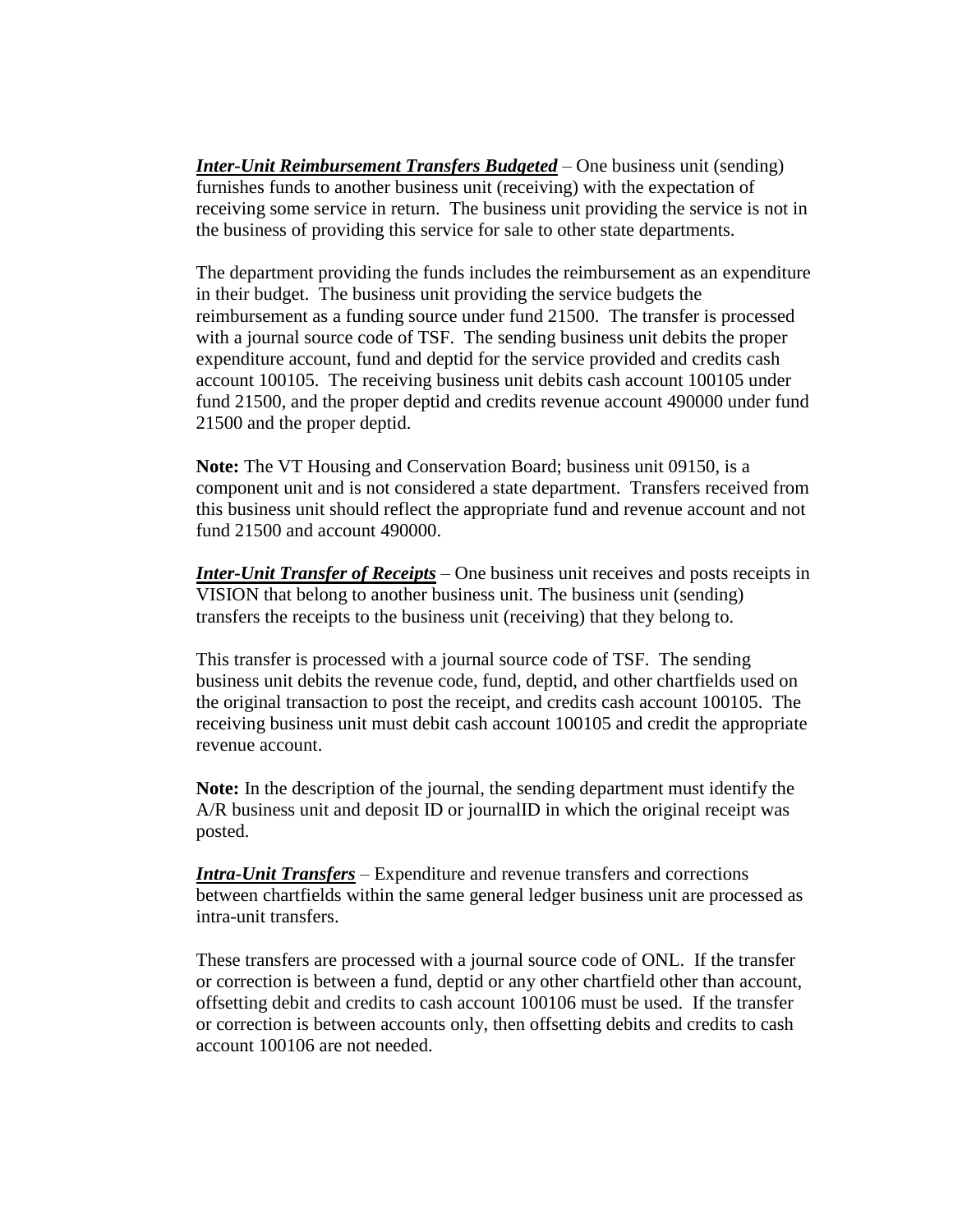**Note:** Corrections to chartfield information on transactions originating from an AP Voucher must be corrected using a Journal Voucher in AP and not with an Intra-Unit Transfer.

*Inter-unit Transfer for Payment of Goods or Services* – One business unit (sending) reimburses another business unit (receiving) for goods and services purchased. The business unit providing the goods or services is in the business of offering the goods or services for sale to other business units.

This transfer is processed with a journal source code of TSF. The sending business unit debits an appropriate expense account and credits cash account 100105. The receiving business unit debits cash account 100105 and credits the appropriate revenue account.

**Note:** If the receiving business unit is set up as a vendor in the accounts payable module, the sending business unit must process an AP voucher to pay for the goods and services and not an Inter-unit transfer.

**II. Journal Descriptions:** This section outlines the details that must be included in the description on all transfer journals.

A detailed description of the transfer must be entered on the header panel of the journal. Included in this description must be what the transfer is, the time period that the transfer pertains to, indication as to whether the business unit is sending or receiving the transfer, and what the original transaction was including A/P or A/R business unit if applicable.

**III. Journal Source codes:** This section outlines the specific journal source codes that are to be used on transfers.

*ONL* – The ONL journal source code is used on general ledger Intra-business unit activity; or general ledger activity within a business unit. It should be used for all revenue and expenditure transfers and corrections within a general ledger business unit, except when correcting transactions originating in accounts payable, in which case a journal voucher is used.

*TSF* – The TSF journal source code is used on all transfers between business units with the exception of funding transfers directed by statute or the legislature.

*TSN* – The TSN journal source code is used for funding and cash transfers directed by statute or the legislature. No department other than Finance is authorized to use source code TSN unless directed to do so by Finance.